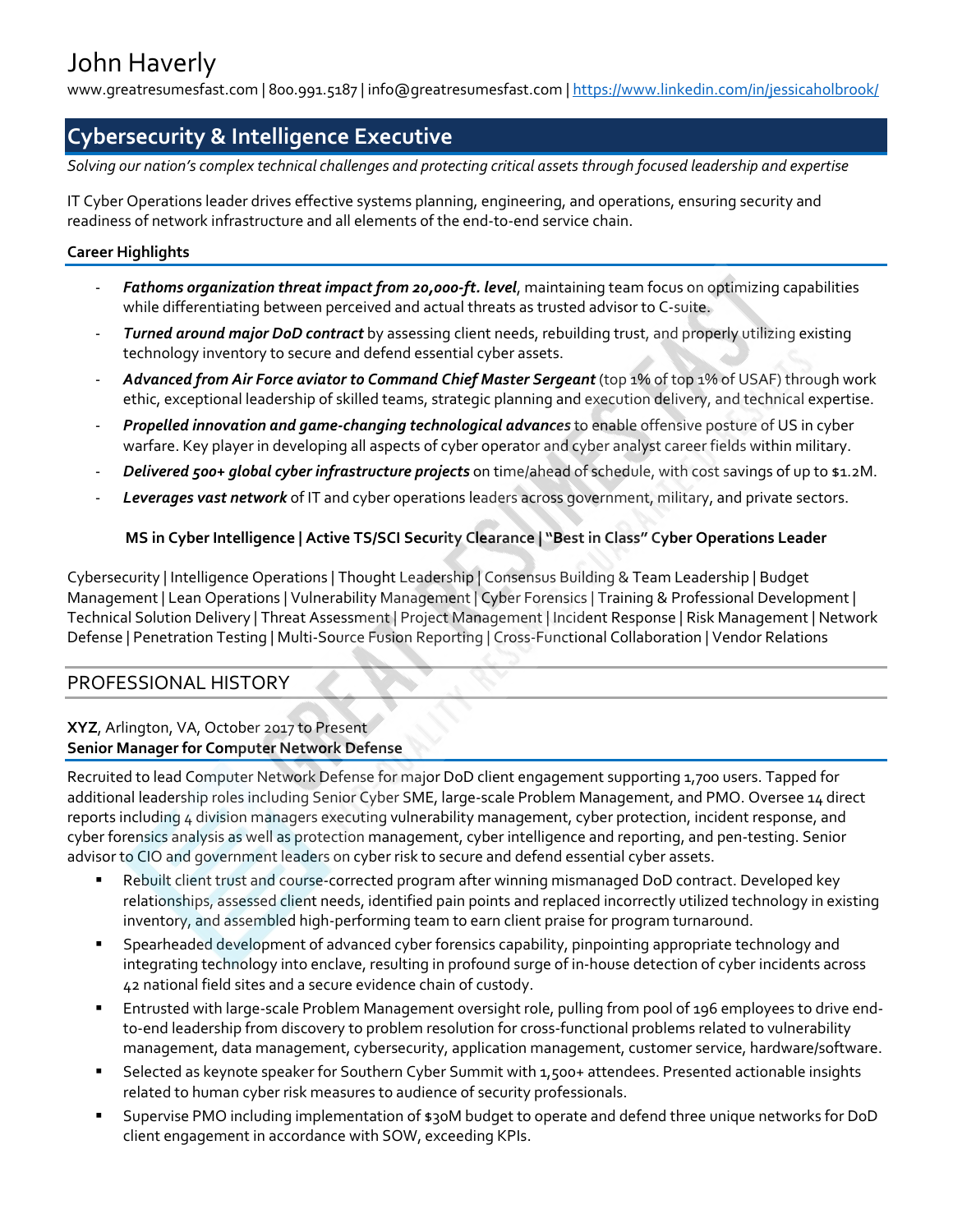#### **UNITED STATES AIR FORCE (USAF),** Various Locations, November 1990 to October 2017 **Senior Cyber Operations Leader** (June 2015 to October 2017)

Promoted to Command Chief Master Sergeant due to exceptional track record of leadership, results delivery, and expertise. Directed all operational, development, and utilization matters affecting 2,100+ cybersecurity personnel across 3 agencies, 13 branches, and 9 sections within the DoD and Intelligence Community (IC).

- **Cyber Defense Organization**: Played key role in strategic planning, development, launch, and optimization of USAF's first global cyber defense organization, meeting all goals under congressional scrutiny. Within 2 years, organization produced 996 highly trained cybersecurity employees and 80 technical weapons capabilities.
- Standardized Knowledge, Skills, and Abilities (KSAs) and industry‐recognized certification training curriculum while developing cyber training and learning environment to meet DoD requirements.
- **CYBERCOM Cyber Mission Force** (CMF): Marshaled development of strategy, capabilities, and resources to meet vision for U.S. Cyber Command in DoD. Orchestrated 18 Cyber Protection Teams (CPT) of 64 people each and implemented \$600M budget to build, test, and deploy cyber-mission systems, complete global CPT missions, and structure technical training of 1,300+ cyber operators.
- Heighted capabilities to defend critical cyber infrastructure across the U.S. through development and deployment of massive Cyber Vulnerability Assessment and Hunt weapon system and suite of tools utilized by CPT to analyze data and identify key indicators of compromised security.
- Modernized capabilities within organization across training, weapons system development, and program management, including budget and resource allocation management to ensure organization success.
- Propelled revolutionary advances in cyberspace operations capabilities through leadership of innovative technical team, development of 5 cyberspace weapon system qualification courses and introduction of Cyberspace Intelligence formal training component. Partnered with federal law enforcement agencies to share adversary cyberspace tactics, techniques, and procedures, enabling counter‐intel operations to mitigate threats.
- Delivered 500+ worldwide critical infrastructure projects with \$100M value 100% ahead of schedule and onbudget through supervision of multiple engineering and installation teams.

#### **Senior Intelligence Leader** (June 2014 to June 2015)

Promoted to Combatant Command, highest level of DoD operations, in joint position managing 370 military, civilian, and contract intelligence staff in supporting homeland defense. Senior advisor to intelligence director, provided data‐driven intelligence to secure ports, airports, and airspace over and across homeland.

- Overcame intelligence ownership disputes between military and law enforcement by building consensus around priority of optimizing intelligence in support of homeland security.
- Broadened and enhanced intelligence community, facilitating intelligence sharing with El Paso Intelligence Center and optimizing allocation of manpower and resources across EPIC and Joint Task Force North, resulting in 40% increase in actionable intel and directly contributing to \$240M narcotics seizure.
- Doubled intelligence production to IC partners and law enforcement through airborne ISR team.
- Enabled true multi-source fusion reporting from Signal Intelligence (SIGINT), Imagery Intelligence (IMINT), Open Source Intelligence (OSINT), and Geo‐Location Intelligence (GEOINT) by coordinating intelligence sharing agreements among multiple IC partners.
- Upgraded intelligence watch center, integrating SIGINT and IMINT data for real-time updates.
- Led development of direct intelligence support to Joint Cyber Center, improving cross-agency protection of nation's critical infrastructure and key cyber terrain.

#### **Senior Cybersecurity & Intelligence Leader** (July 2011 to June 2014)

Directed 1,000+ staff in executing cyber operations and national intelligence missions, supervised resource allocation across eight global sites, and advised executive leadership on all operational issues.

 **Doubled organization's budget, manpower, and capabilities in 1.5 years,** setting 3‐, 5‐, and 7‐year strategic plans that laid groundwork for future growth and direction of intelligence and cybersecurity functions.